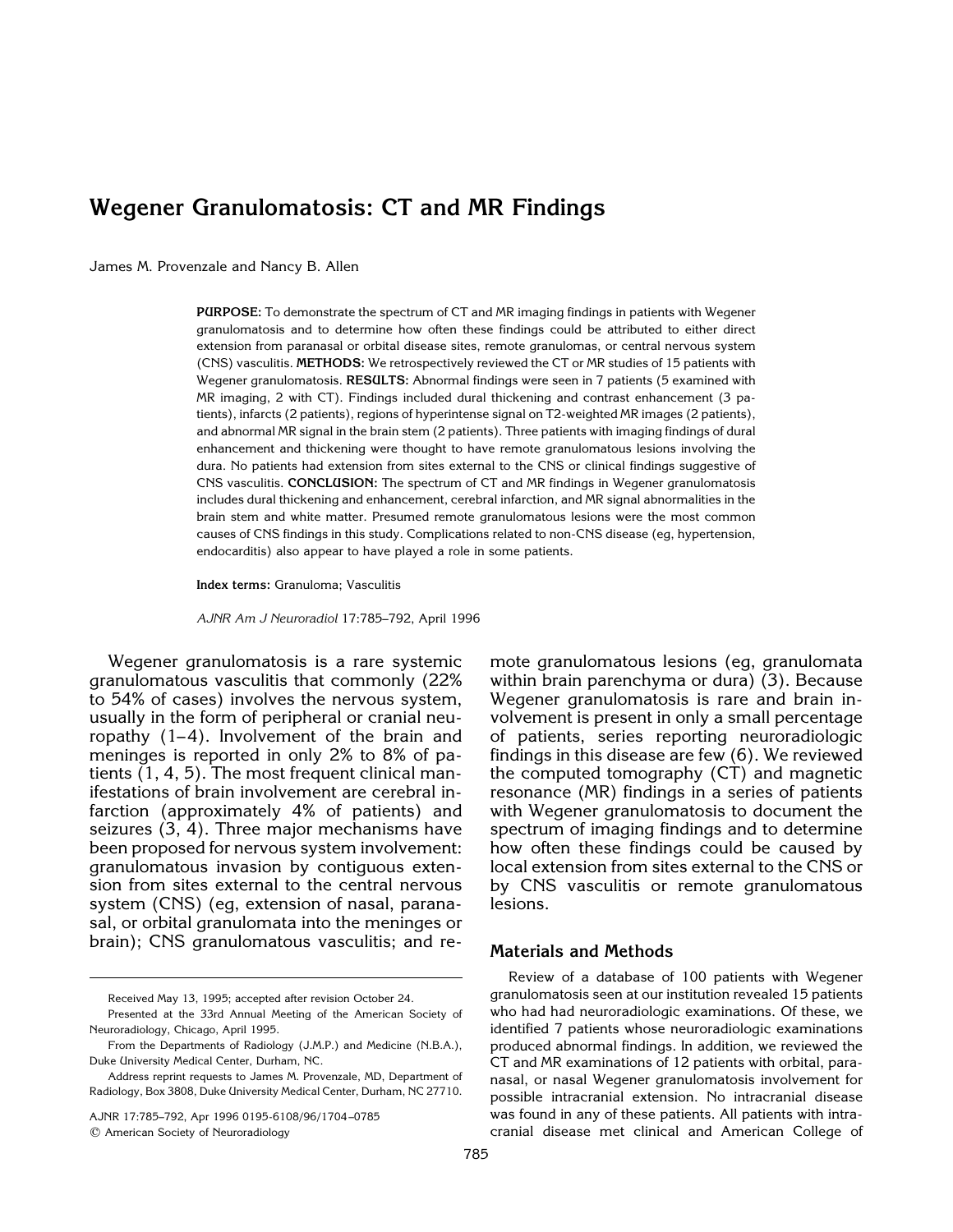Rheumatology criteria for diagnosis of Wegener granulomatosis (7), which includes the presence of vasculitis on skin, lung, or orbital tissue on biopsy specimens (5 patients); necrotizing granulomata in the nasal cavity, paranasal sinuses, orbits, kidneys, or lungs (6 patients); glomerulonephritis or renal failure (5 patients); airway or pulmonary disease (6 patients); and the presence of circulating antineutrophil cytoplasmic autoantibodies (c-ANCA) (3 patients). The systemic and neurologic features are summarized in Table 1. Neurologic features included stroke or transient ischemic attacks (4 patients), headaches (2 patients), optic neuropathy (2 patients), tinnitus or hearing loss (2 patients), diplopia (1 patient), seizures (1 patient), and encephalopathy (1 patient). Two patients died of causes related to Wegener granulomatosis (patients 5 and 7).

In five patients, MR imaging was performed with a 1.5-T system. T1-weighted images were obtained before and after administration of contrast material in all five patients with imaging parameters of 500/10 –14/1 (repetition time/ echo time/excitations). T2-weighted images were obtained by using parameters of 2000 –2500/40, 80/0.75–2. Two patients were examined with CT only (1 after administration of contrast material).

### **Results**

In six patients, the diagnosis of Wegener granulomatosis was established or thought probable before their imaging examinations. In one case (patient 4), who had a history of chronic renal failure and hypertension, a pontine stroke occurred 1 year before onset of typical non-CNS manifestations of Wegener granulomatosis.

The neuroradiologic findings are reported in Table 1. Three patients were found to have diffuse dural thickening and abnormal contrast enhancement (Figs 1–3). Following the definition used by other authors (8, 9), we defined dural contrast enhancement as curvilinear sheetlike or plaquelike enhancement over the cerebral convexities, along the falx cerebri or the tentorium cerebelli and not following the convolutions of the gyri, as in leptomeningeal enhancement. Abnormal hyperintense signal of the brain stem on T2-weighted MR images was seen in two patients. One patient with abnormal MR signal of the brain stem (patient 6) had a history of third and sixth nerve pareses, which were most likely due to multiple cranial neuropathies. The region of abnormal signal seen at MR imaging involved most of the pons and was more widespread than would be expected from the clinical symptoms alone (Fig 4).

One patient had sudden onset of unrespon-

siveness due to bilateral acute middle cerebral artery infarctions as seen on CT scans. Because of the severe neurologic disability resulting from the infarcts, cerebral angiography was not performed. This patient died 3 days later and at autopsy was found to have marantic endocarditis. Histologic examination of the brain demonstrated the bilateral infarctions and patent cerebral arteries. The infarctions were presumed to be caused by a cardiogenic embolism with subsequent fragmentation of emboli accounting for the patency of the arteries.

In one patient with seizures (patient 5), multiple bilateral regions of hyperintense signal consistent with infarctions were seen within the cerebral cortex and subjacent white matter. This patient did not have clinical evidence of active Wegener granulomatosis at other sites. Therefore, CNS vasculitis was thought to be unlikely as the cause of the MR imaging abnormalities, and cerebral angiography was not performed. Immunosuppressive therapy, previously used in this patient, was not restarted and the seizures responded to anticonvulsants alone.

One patient (patient 4) had multiple confluent regions of hyperintense white matter signal on T2-weighted images and a small pontine infarct, which were consistent with the patient's long-standing history of poorly controlled hypertension. Two other patients (patients 5 and 6) also suffered from hypertension, which was well controlled.

#### **Discussion**

The triad of necrotizing granulomatous lesions of the upper or lower respiratory tracts, a generalized necrotizing vasculitis of both arteries and veins, and glomerulonephritis, now referred to as *Wegener granulomatosis*, was recognized as a distinct clinical entity in 1936 (10). In addition to the paranasal sinuses, lungs, and kidneys, the disease commonly affects the eyes, skin, joints, muscles, nervous system, and cardiac system (Table 2). A definitive diagnosis is obtained by establishing the presence of a necrotizing granulomatous vasculitis (usually by lung, upper airway, or skin biopsy), often in association with glomerulonephritis on renal biopsy specimens. Autoantibodies directed against intracytoplasmic antigens (specifically, proteinases) of neutrophils and monocytes (ANCA) are a recent advance in the diagnosis of Wegener granulomatosis (11). c-ANCA have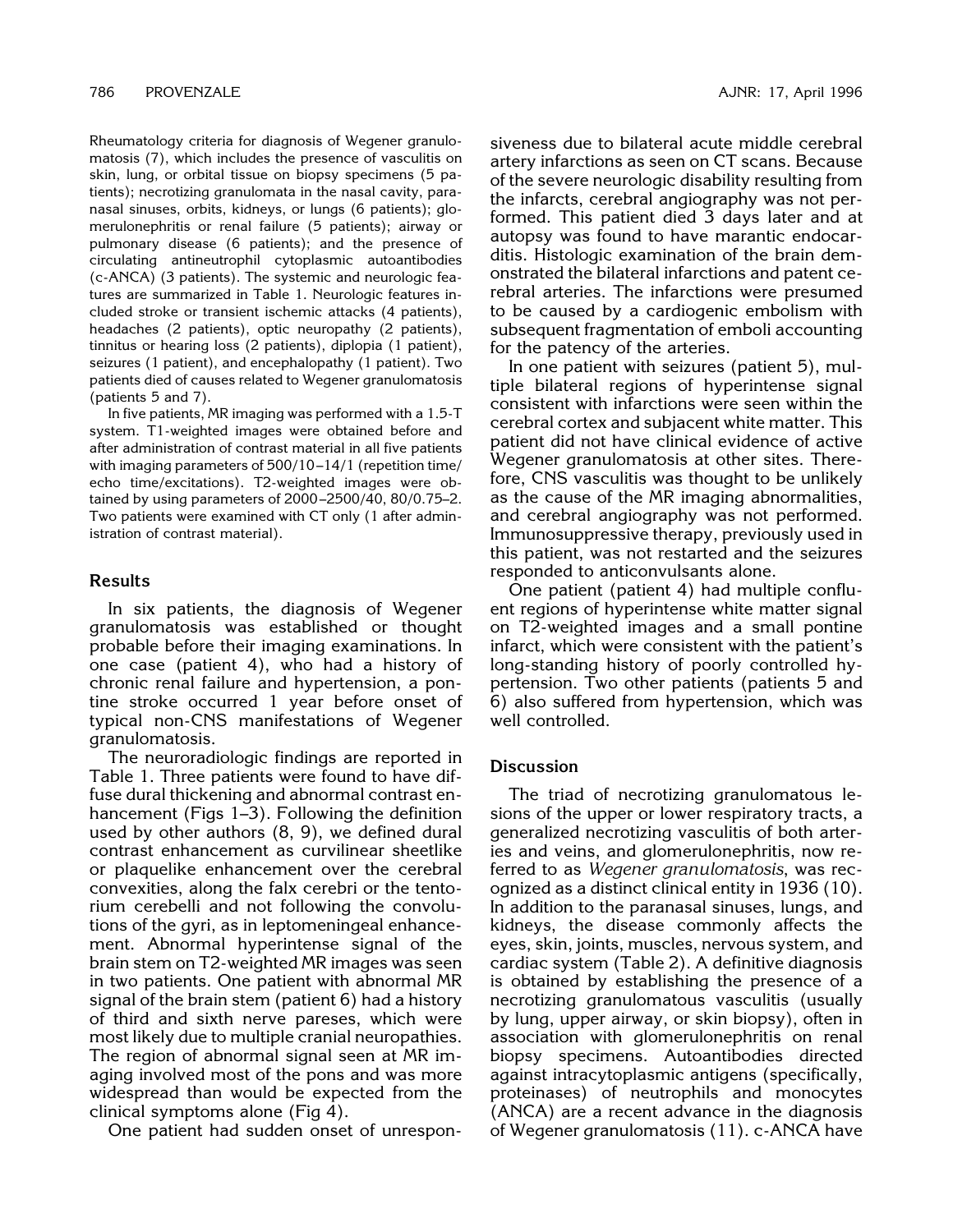| Į                |
|------------------|
|                  |
|                  |
|                  |
|                  |
|                  |
|                  |
|                  |
|                  |
|                  |
|                  |
|                  |
|                  |
| $\vdots$         |
| i                |
|                  |
|                  |
|                  |
|                  |
|                  |
|                  |
|                  |
|                  |
|                  |
|                  |
|                  |
|                  |
| -<br>-<br>-<br>- |
|                  |
|                  |
|                  |
|                  |
|                  |
| i                |
| .<br>;           |
|                  |
|                  |
| TARIF            |
|                  |

| Neuroradiologic Findings                | Infarct                                           | $\vdots$                                   | $\vdots$                                             | $\vdots$                                   | $\vdots$                        | $\ddag$                         | $\vdots$                                             | $\ddag$                        |
|-----------------------------------------|---------------------------------------------------|--------------------------------------------|------------------------------------------------------|--------------------------------------------|---------------------------------|---------------------------------|------------------------------------------------------|--------------------------------|
|                                         |                                                   |                                            |                                                      |                                            |                                 |                                 | $^{+(f)}$                                            |                                |
|                                         | White Brain<br>Matter Stem                        |                                            |                                                      |                                            |                                 | $\overline{+}$                  |                                                      |                                |
|                                         | Enhance-<br>Dural<br>ment                         | $^{+}$                                     |                                                      | $^{+}$                                     |                                 |                                 |                                                      |                                |
|                                         | C-ANCA                                            | 1.60                                       |                                                      | $\vdots$                                   | 1:320                           | $\vdots$                        | 1:320                                                |                                |
| Clinical Involvement (Age, y, at Onset) | Area of Involvement on<br><b>Biopsy Specimens</b> | Kidney (a), Nasopharynx<br>$\widehat{e}$   | Skin (c), Nasal (d)                                  | Lung (d), Nasal (e)                        | Skin (c), Lung (c)              | Breast (d), Lung (d)            | Orbit (e), Kidney (a)                                | Kidney (a), Lung (d)           |
|                                         | Neurologic                                        | Diplopia (36), Optic<br>neuritis (40)      | Transient ischemic<br>Headache (37),<br>attacks (43) | Headache (35), Third<br>nerve paresis (25) | Right hemiparesis<br>(55)       | Seizures (44)                   | (45), Sixth nerve<br>Horner syndrome<br>paresis (47) | Bilateral strokes (63)         |
|                                         | Renal                                             | Glomerulo nephritis Headache (40),<br>(25) |                                                      |                                            | End-stage renal<br>disease (57) | End-stage renal<br>disease (40) | Renal failure (45)                                   | Renal failure (62)             |
|                                         | Airway/<br>Burr                                   | Pulmonary infiltrates<br>(26)              | Subglottic tracheal<br>stenosis (35)                 | Pulmonary nodules<br>(35)                  | Pulmonary infiltrates<br>(56)   | salubo<br>Pulmonary no<br>(41)  |                                                      | salubo<br>Pulmonary no<br>(62) |
|                                         | Orbital/Nasal/<br>Sinus                           | Sinusitis (27)<br>Epistaxis (25),          | Nasal ulcers (35)                                    | Epistaxis (27)<br>Sinusitis (24),          | Sinusitis (56)                  | Sinusitis (41)                  | Orbital granuloma<br>(49)                            | Sinusitis (63)                 |
|                                         | Sex                                               | 41/M                                       | 43/F                                                 | 35/M                                       | 55/F                            | 44/F                            | 56/M                                                 | 63/M                           |
| Patient $Age, y/$                       |                                                   |                                            | $\mathbf{\Omega}$                                    | ω                                          |                                 | 5                               | ဖ                                                    |                                |

Note.—a indicates necrotizing glomerulonephritis; b, fibrinous necrosis; c, vasculitis; d, granulomatous changes; e, granulomatous vasculitis; f, infarct; and c-ANCA 5 circulating antineutrophil cytoplasmic autoantibodies (normal Note.—a indicates necrotizing glomerulonephritis; b, fibrinous necrosis; c, vasculitis; d, granulomatous changes; e, granulomatous vasculitis; f, infarct; and c-ANCA = circulating<br>antineutrophil cytoplasmic autoantibodies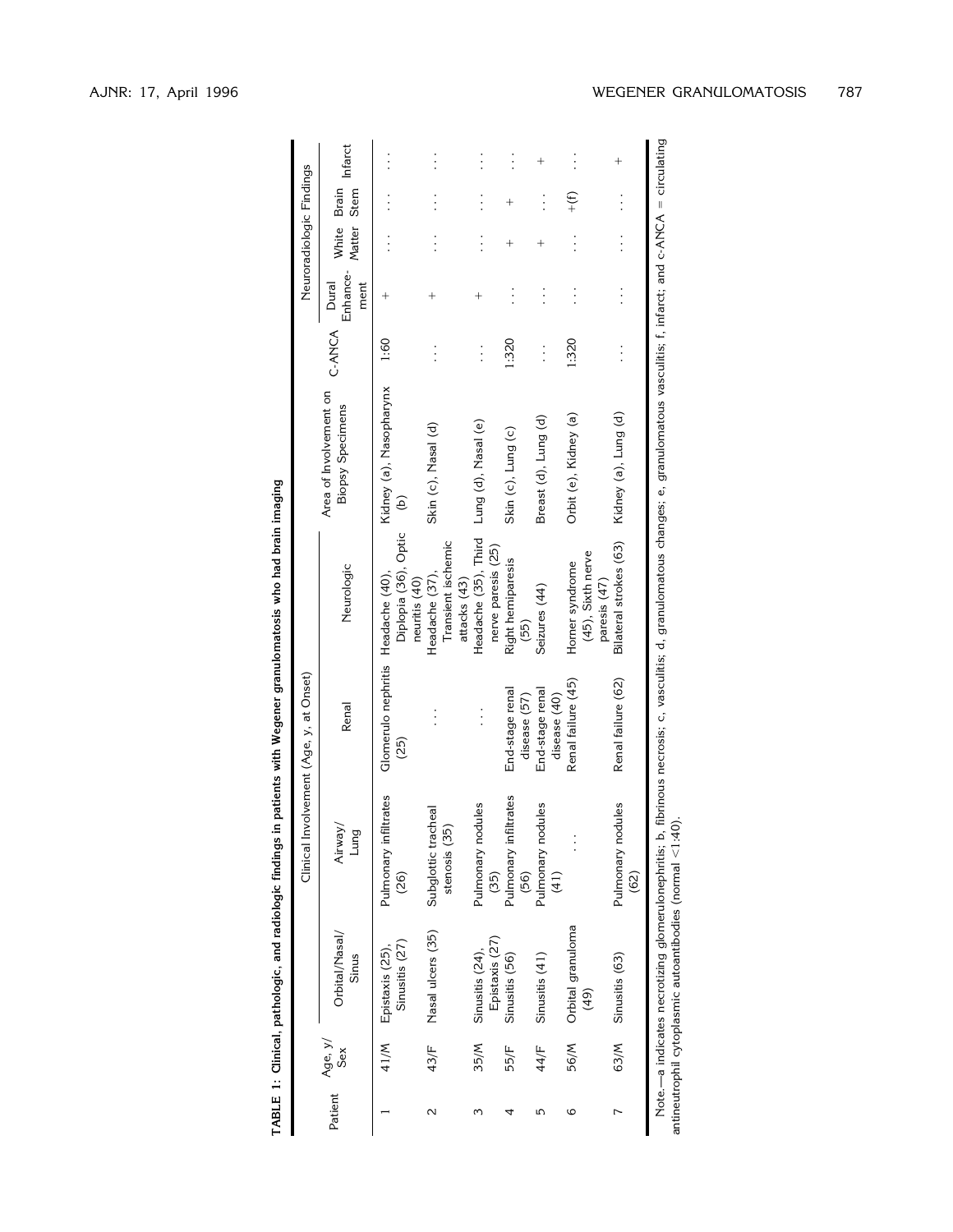Fig 1. Patient 3: 35-year-old man with recent onset of headaches.

*A*, Contrast-enhanced axial CT scan at the level of the tentorium shows dural thickening and contrast enhancement (*arrows*).

*B*, Axial CT scan at a more cephalad level shows dural thickening and contrast enhancement in the posterior portion of the falx cerebri (*arrow*).



Fig 2. Patient 1: 41-year-old man with severe daily headaches for 1 year. Contrast-enhanced T1-weighted coronal MR image (500/11/1) shows dural enhancement. The headaches significantly improved within 1 day of starting high-dose oral corticosteroid therapy.

Fig 3. Patient 2: 43-year-old woman with several years of headaches, sometimes migrainous. Contrast-enhanced T1 weighted axial MR image (510/11/1) shows widespread dural enhancement (*arrows*).



been shown to have a high sensitivity and specificity for Wegener granulomatosis (12). The c-ANCA titers can also be useful as markers of disease activity in some patients with Wegener granulomatosis because titers have been reported to decrease during disease remission (12). CNS disease associated with Wegener granulomatosis, however, has been reported in the presence of a negative c-ANCA titer (13). Furthermore, moderately elevated c-ANCA titers have also been shown in association with polyarteritis nodosa, Takayasu disease, Churg-Strauss syndrome, and, on occasion, systemic lupus erythematosus (14). These entities can usually be distinguished from Wegener granulomatosis on the basis of clinical and serologic findings.

Like patients with Wegener granulomatosis, patients with polyarteritis nodosa also have a high prevalence of renal, joint, and skin involvement but are more likely than patients with Wegener granulomatosis to have cardiac involvement and elevated IgG levels and cryoimmunoglobulins. Takayasu disease is a panarteritis that typically involves the origin of large arteries and generally affects patients at a younger age (adolescence and early adulthood) than does Wegener granulomatosis. Paranasal sinus, nasal, and pulmonary diseases, which are common in patients with Wegener granulomatosis, are typically absent in patients with Takayasu disease. Patients with Churg-Strauss syndrome have a high prevalence of severe asthma and peripheral eosinophilia. Patients with systemic lupus erythematosus frequently have characteristic clinical features of a raised erythematous rash, alopecia, photosensitivity, and serositis and, unlike patients with Wegener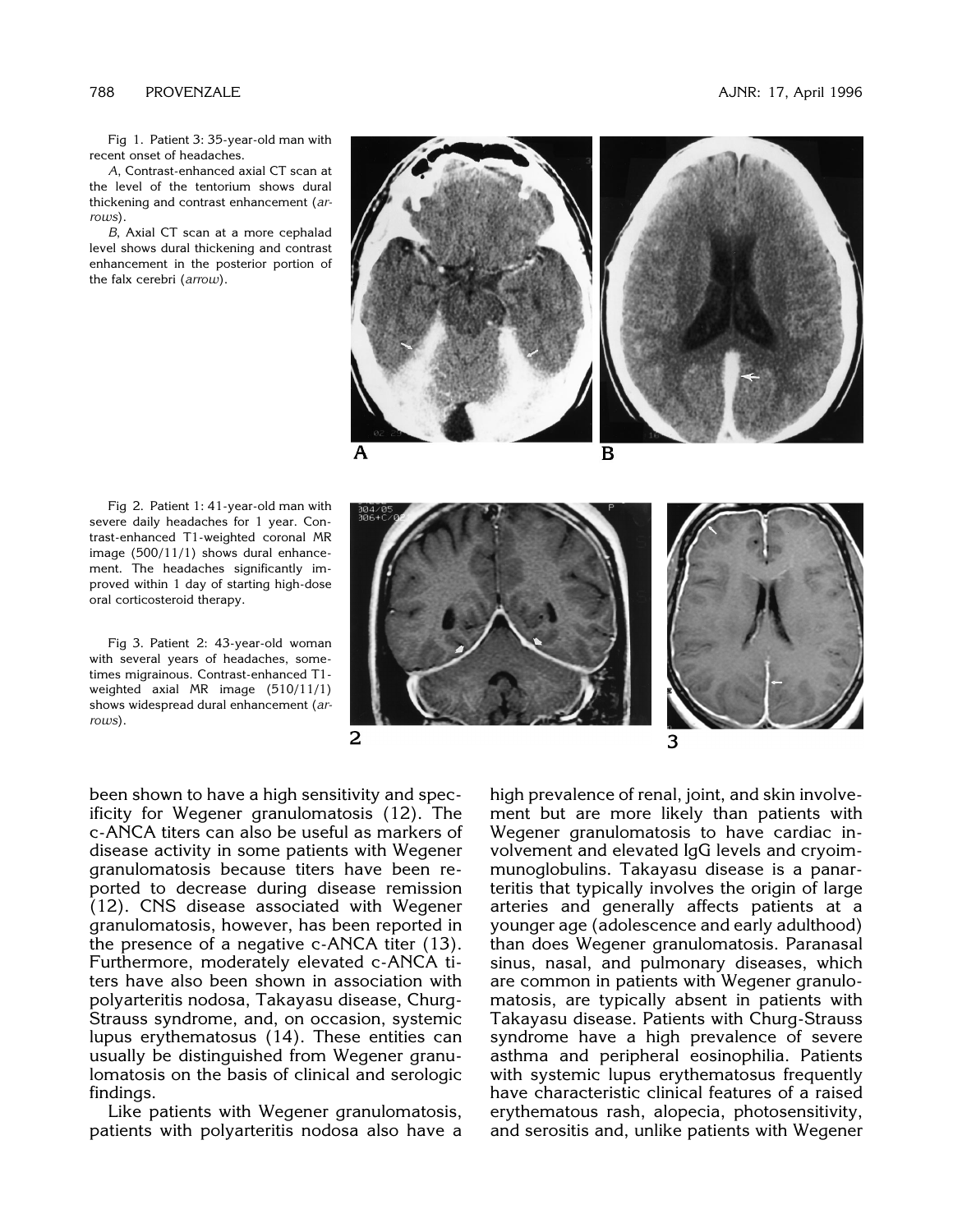

Fig 4. Patient 6: 56-year-old man with multiple cranial neuropathies of 11 years' duration. T2-weighted axial MR image (2500/80/2) shows hyperintense signal throughout much of the pons, although no signs or symptoms specifically localized to the pons were found on neurologic examination. On contrastenhanced T1-weighted images (not shown), no abnormal cranial nerve enhancement was seen.

granulomatosis, have depressed complement levels, elevated fluorescent antinuclear antibody titers, and antibodies to double-stranded DNA.

Neurologic involvement in Wegener granulomatosis primarily involves the peripheral nervous system, usually in the form of multiple peripheral neuropathies (mononeuritis multiplex) (1, 4). Cranial neuropathy is the most common CNS manifestation (1). Both the peripheral and cranial neuropathies are thought to be the result of a small-vessel vasculitis (1). Although one early article on the neurologic complications of any type in patients with Wegener granulomatosis reported a prevalence of 50%, subsequent articles have reported rates between 22% and 33% (1, 2, 4). The lower figures in more recent series are thought to reflect earlier treatment with immunosuppressive therapy. Involvement of the brain and meninges is uncommon. In one series of 85 patients with Wegener granulomatosis who were followed up prospectively for 21 years, CNS manifestations developed in 10, but symptoms and signs were related to cranial neuropathy in most of these cases. None of these patients had ischemic symptoms, infarcts, or symptoms clearly related to intracranial masses or dural granulomatous disease (1). In another series of 324 patients, clinical findings directly related to brain

involvement were seen in 12, all of whom had cerebrovascular events (4). CNS involvement is rarely the initial disease manifestation (5, 14, 15). Our patients had neurologic findings that were of sufficient severity to warrant evaluation by cross-sectional imaging studies. None of our patients had peripheral nervous system disease alone, cranial neuropathy that was not thought to be related to a brain abnormality, or CNS symptoms or signs that were not of sufficient severity to warrant an imaging study. Therefore, our series may well underestimate the frequency of CNS involvement in patients with Wegener granulomatosis. However, our prevalence rate of 7%, based on imaging studies alone, is not very different (and is slightly higher) than the 4% prevalence reported in one large series of patients with this disease (4).

The CT and MR findings in three of our patients, all with dural involvement, could be explained by one of the three major mechanisms that were proposed by Drachman (3) to account for CNS disease in patients with Wegener granulomatosis. Although histologic proof is lacking, it is most likely that the dural thicken-

**TABLE 2: Spectrum of reported manifestations of Wegener granulomatosis affecting the CNS, head, and orbits (reference no.)**

Head and orbits Nasal fossa and paranasal sinuses Nasal "saddle" deformity (1, 3, 5) Nasal septal erosion (2, 5) Granulomas (2) Mastoid air cells (mastoiditis) (5) Orbit Granulomas (1, 5) Conjunctivitis (1, 5) Scleritis/episcleritis (1, 5) Uveitis (1, 5) Nasolacrimal duct obstruction (1) **CNS** Dura Granulomatous thickening (13, 15, 16) Vessels

Vasculitis (4, 24–27) Arterial occlusion (3, 28) Brain parenchyma and cranial nerves Granulomas (arising intracranially or by extension from extracranial sites) (3, 13, 16, 30, 31) Infarctions (1, 4) Cerebritis (4)

Intracranial hemorrhage (3, 26)

Cranial neuropathy (1, 4)

Spinal cord

Myelopathy caused by dural thickening (15) Infections (including opportunistic infections related to immunosuppressive therapy) (5)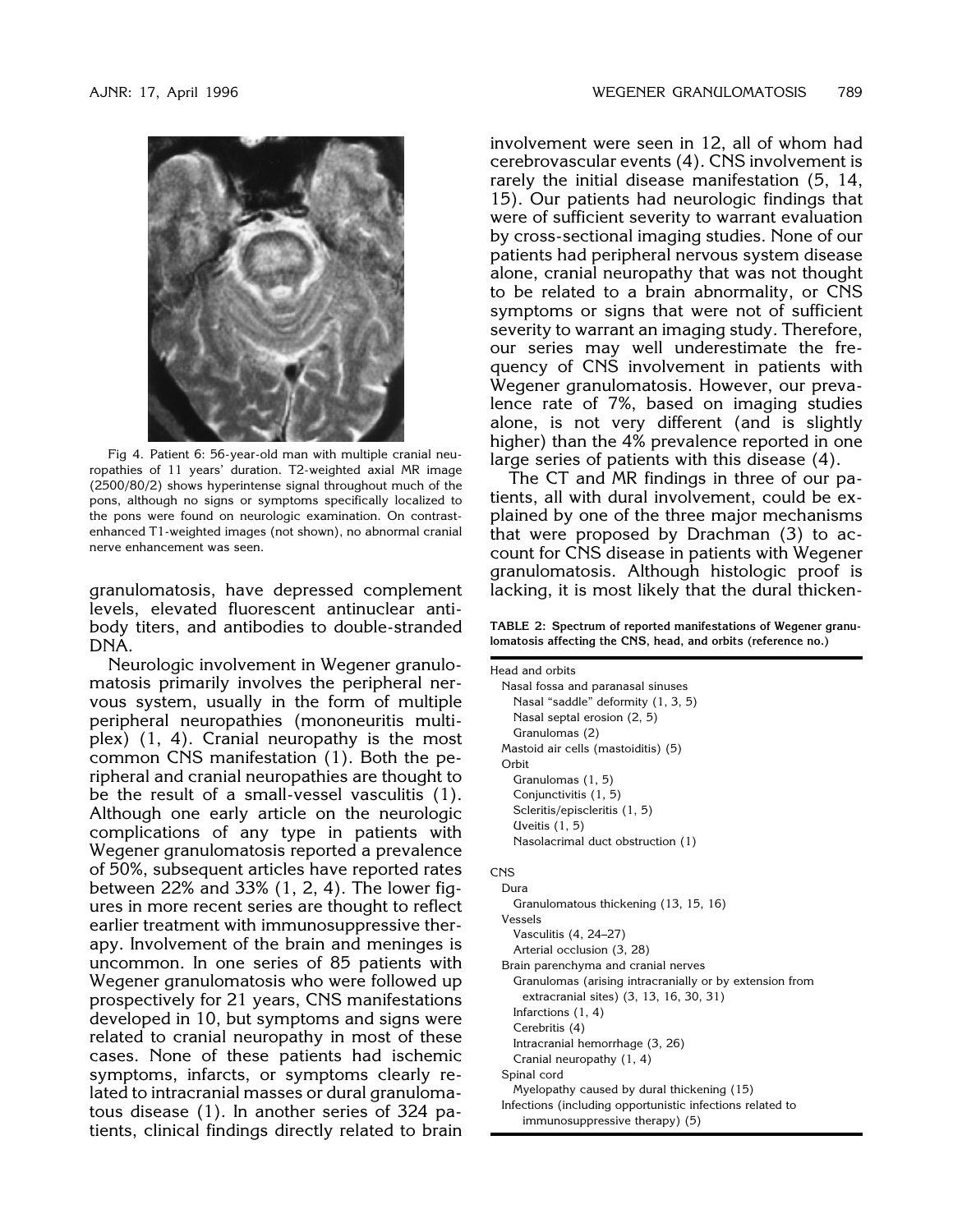ing and contrast enhancement in our patients 1 through 3 are due to granulomatous involvement of the dura. None of our patients had active paranasal sinus or orbital disease at the time of CNS signs and symptoms, and contiguous extension is unlikely to be the cause of their imaging findings. Unfortunately, the causes of the MR imaging abnormalities in patients 4 through 6 are not known with certainty. All three patients had end-stage renal disease and hypertension. It is possible that some or all of their MR findings may be related to hypertension, although this is less likely in patients 5 and 6, in whom hypertension was well controlled at the time of CNS signs and symptoms. The CNS findings in patient 7, who had marantic endocarditis and probable cardiogenic embolism, are also most likely the result of a complication from non-CNS disease. In addition to the three major means of production of CNS disease outlined by Drachman, therefore, CNS complications of non-CNS disease would appear to form a fourth category of CNS disease production (3). As survival is prolonged by more effective therapy, this fourth category may assume increasing importance.

Diffuse dural thickening and contrast enhancement has previously been reported in connection with Wegener granulomatosis (13, 15, 16). Results of dural biopsy in previous cases have shown necrotizing granulomata, multinucleated giant cells, and lymphocytic infiltration (13, 15, 16). Our cases of dural thickening differed from previously reported cases in two ways. First, abnormal imaging findings in our patients were confined to the dura, whereas in two previously reported cases, large focal regions of brain parenchyma adjacent to sites of dural thickening exhibited abnormal MR signal (13, 16). Second, in our patients, diffuse, symmetric thickening of the entire dura was seen, whereas in previous reports focal, nodular, and plaquelike thickening was seen (13, 15, 16), which had mass effect on brain in one instance (16). As in our cases, previous reports noted that dural thickening and enhancement were present with little or no radiologic evidence of pial involvement (even though thickening and fibrosis of the pia-arachnoid were seen on biopsy specimens in one report) (16). Dural granulomatous disease related to Wegener granulomatosis can respond in a dramatic fashion to immunosuppressive therapy, manifested by rapid symptomatic improvement, as seen in

one of our patients, and a decrease in dural contrast enhancement, seen in a previously reported case (13).

Dural thickening caused by Wegener granulomatosis needs to be distinguished from other diseases that cause this finding. The differential diagnosis of dural thickening includes neurosarcoidosis, primary or secondary dural tumors, infectious meningitis, hypertrophic cranial pachymeningitis, neurosyphilis, and, in rare instances, intracranial fibromas. The dural disease pattern in Wegener granulomatosis differs from that typically seen in neurosarcoidosis, in which a pial abnormality (with contrast enhancement typically extending along the contour of the brain and within brain sulci) predominates (8). However, extraaxial granulomatous masses can be seen in neurosarcoidosis that may be similar in appearance to the regions of dural involvement in Wegener granulomatosis (17). Plaquelike or diffuse type dural enhancement and thickening can also be produced by primary tumors (eg, en plaque meningioma and, rarely, dural lymphoma) and metastatic tumor (9, 18, 19). In most cases, the distinction between Wegener granulomatosis and these tumors can be made on the basis of associated clinical or radiologic findings, for example, typical non-CNS manifestations (present with Wegener granulomatosis but not with meningioma) and the presence of a primary neoplasm and elevated CSF protein, decreased CSF glucose levels, and tumor cells (in the case of metastatic disease). In cases in which the non-CNS features of Wegener granulomatosis are absent or subtle, however, the distinction between tumor and Wegener granulomatosis can be made only by doing a biopsy.

The MR appearance of dural Wegener granulomatosis can also be simulated by infectious meningitis (including tuberculosis), in which only dural enhancement is present (20), although in our two cases of dural Wegener granulomatosis the thickness of the dural enhancement exceeded that which would be expected in most infections. The appearance of Wegener granulomatosis can also be mimicked by hypertrophic cranial pachymeningitis, a rare disorder characterized by thickening and fibrosis of the dura mater associated with infiltrates of chronic inflammatory cells (21). The dural thickening seen in hypertrophic cranial pachymeningitis, like that of Wegener granulomatosis, can be smooth or nodular, show dense con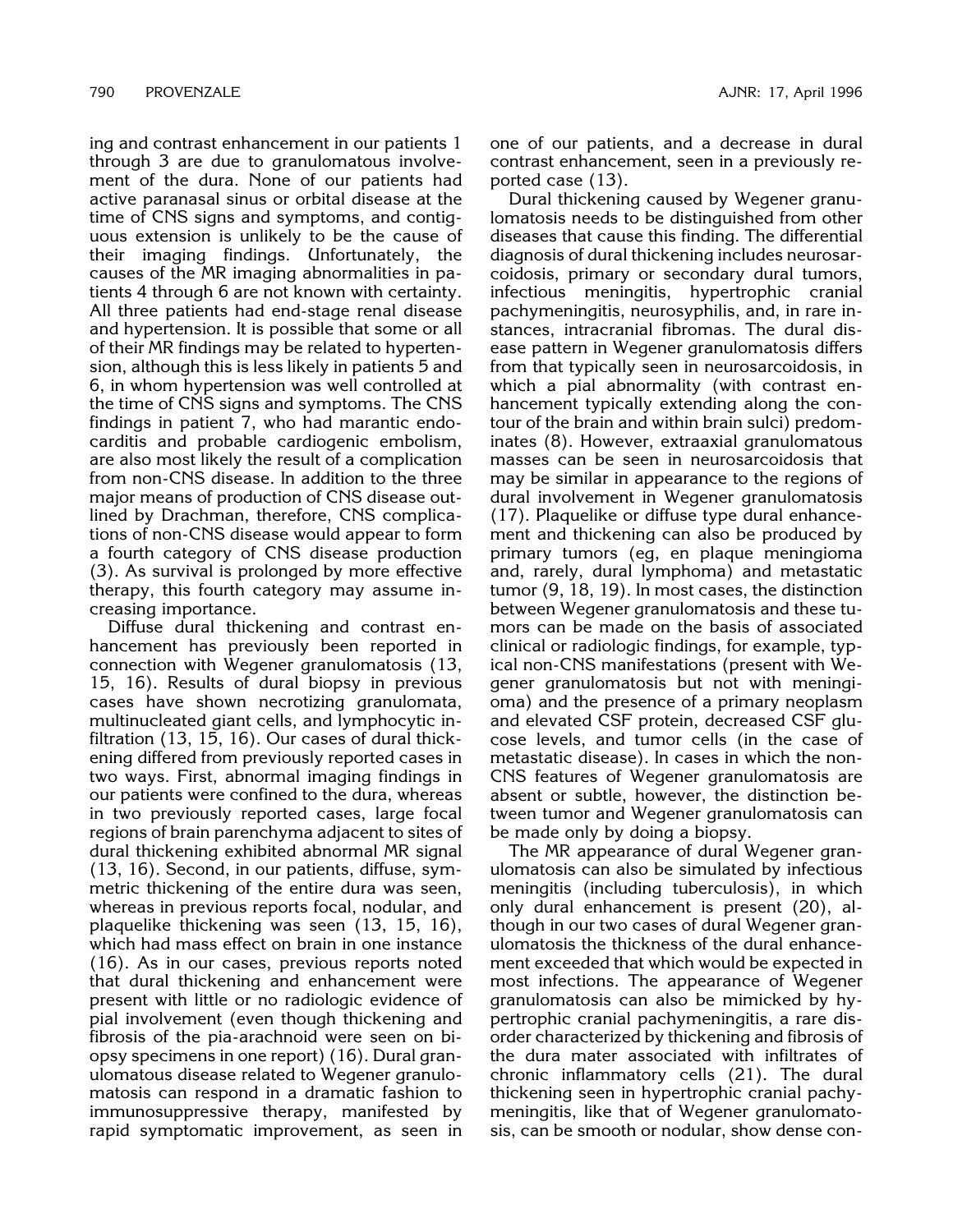trast enhancement, and appear hypointense on T2-weighted images. The distinction between the two entities can be made on clinical grounds, as well as on the basis of associated findings (eg, paranasal sinus opacification or other non-CNS disease manifestations, brain infarction, or other parenchymal lesions) in Wegener granulomatosis. Diffuse or focal dural thickening can also be seen in some cases of neurosyphilis. Late syphilis can produce diffuse dural thickening similar to that seen in some of our patients with Wegener granulomatosis (22) and, rarely, intracranial gummas can produce focal masses that may appear to arise from the dura (23). The diagnosis can often (but not always) be reached by positive serologic VDRL or fluorescent treponema antibody test results and by positive CSF findings, response to penicillin, and, on occasion, dural biopsy findings (22).

Stroke directly attributable to Wegener granulomatosis is uncommon (1, 4). When stroke does occur in patients with Wegener granulomatosis it may be related to primary manifestations of the disease (eg, vasculitis or arterial occlusion due to granulomatous masses), secondary effects (eg, the marantic endocarditis seen in patient 7), or causes unrelated to Wegener granulomatosis. In one series of 12 patients with Wegener granulomatosis who had cerebrovascular accidents, 5 had clinical features (seizures or encephalopathy) suggestive of vasculitis (4). However, despite the widespread necrotizing vasculitis involving the peripheral and cranial nerves (4), cerebral vasculitis in Wegener granulomatosis is uncommon (1, 3–5). In addition to infarction, cerebral vasculitis related to Wegener granulomatosis has been reported to result in intraparenchymal or subarachnoid hemorrhage (3, 4, 24 –27). As in other vasculitides, findings at cerebral angiography can be negative in suspected cases of cerebral vasculitis related to Wegener granulomatosis, possibly because of preferential involvement of small vessels (28). Clinical features strongly suggestive of cerebral vasculitis, however, were not seen in any of our patients. Although 3 patients had either cerebral or brain stem infarcts, angiography was not performed because the infarct could be explained on the basis of poorly controlled hypertension (patient 4), cardiogenic embolism (patient 7), or because the Wegener granulomatosis was relatively inactive and a vasculitis was thought unlikely. This suggests that other causes of infarction might be operative. In rare instances, cerebral infarction in Wegener granulomatosis can result from arterial occlusion caused by granulomatous masses extending from nasal or paranasal disease sites into the base of the skull (25, 29). Brain stem infarction, seen in one of our patients, has rarely been reported in connection with Wegener granulomatosis (28).

We did not encounter any CT or MR findings that were clearly caused by remote granulomatous lesions within brain parenchyma (as opposed to remote lesions within dura). Remote granulomatous lesions arising within brain parenchyma are reported to be the least common form of CNS involvement in Wegener granulomatosis (3). There are few actual reports of such lesions (3, 16, 30). These lesions can arise adjacent to sites of meningeal involvement or deep within brain tissue. On MR imaging, they can appear as homogeneously enhancing or ring-enhancing masses on T1-weighted images and as regions of hyperintense signal typically within white matter on T2-weighted images (16, 31).

Almost all of our patients had documented Wegener granulomatosis at the time of CT or MR imaging, and in many cases the neurologic symptoms could reasonably be attributed to the known disease. Because CNS symptoms and signs are rarely initial features of Wegener granulomatosis, it seems likely that neuroradiologic findings, when present, will generally be seen only after clinical features of a systemic disease process are already evident. However, as this series demonstrates, the specific mechanism of CNS disease (ie, remote granuloma formation, vasculitis, or causes not related to the CNS) will not always be apparent from cross-sectional imaging studies.

## **References**

- 1. Fauci AS, Haynes BF, Katz P, Wolff SM. Wegener's granulomatosis: prospective clinical and therapeutic experience with 85 patients for 21 years. *Ann Intern Med* 1983;98:76 – 85
- 2. Anderson JM, Jamieson DG, Jefferson JM. Non-healing granuloma and the nervous system. *Q J Med* 1975;44:309 –323
- 3. Drachman DD. Neurological complications of Wegener's granulomatosis. *Arch Neurol* 1963;8:145–155
- 4. Nishino H, Rubino FA, DeRemee RA, Swanson JW, Parisi JE. Neurological involvement in Wegener's granulomatosis: an analysis of 324 consecutive patients at the Mayo Clinic. *Ann Neurol* 1993;33:4 –9
- 5. Hoffman GS, Kerr GS, Leavitt RY, et al. Wegener granulomatosis: an analysis of 158 patients. *Ann Intern Med* 1992;116:488 – 498